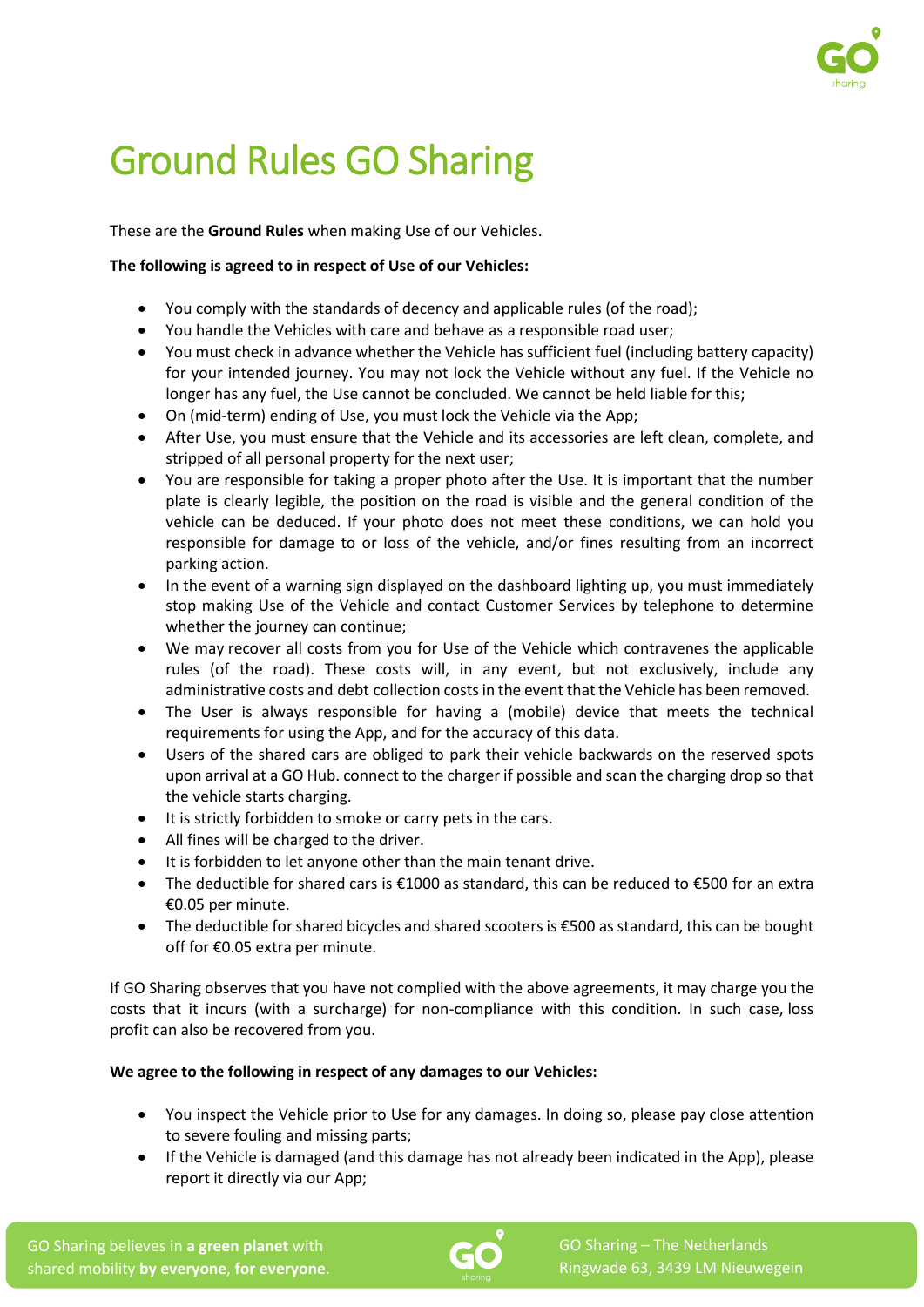

- If you decide whether or not in consultation with our Customer Services that the Vehicle is not suitable for Use, then you will either relinquish Use, or you accept a (possible) replacement Vehicle designated by Customer Services;
- If the damage including technical or electronic problems, occurs during Use please report it directly to our Customer Services. Any instructions given by Customer Services must then be followed by the User;
- You are liable for any damage to the Vehicle, unless: it had already been observed prior to Use; this damage was the direct result of an instruction from GO Sharing; or this damage must be for the account of GO Sharing based on statutory regulations regarding liability.

### **If you are involved in an accident with the Vehicle, then:**

- Report this to the police as soon as possible so that the accident can be registered;
- Fill in a claim form. If you cannot find the claim form, please contact Customer Services. The claim form must be completed truthfully and in full and must be sent to the address provided by Customer Services within 7 (seven) days;
- If reporting to the police (and the subsequent registration of the accident) does not appear to be possible or as soon as this has been completed, report the accident to Customer Services. Any instructions given by Customer Services must then be followed by the User;
- Any (unduly claimed) liability is at the expense and risk of the User. Neither GO Sharing, nor its insurance companies, are bound by any declaration or commitment;
- You are liable for all direct and indirect damages suffered by GO Sharing as a result of the accident, unless the contrary is proven or this damage is the direct result of an instruction from GO Sharing; and
- You will pay all (damage) compensation received in respect of the damage to the Vehicle directly to GO Sharing.

# **If you lose the Vehicle during Use, or if it has been stolen, then:**

- Please report this to Customer Services as soon as possible. Any instructions given by Customer Services must then be followed by the User;
- You are liable for all damages resulting from loss or theft, unless you can prove that this was not your fault.

# **In any event, it concerns theft or loss if (GO Sharing has reasonable grounds to suspect that):**

- Actual Use of the Vehicle continues after Use has ended;
- The Vehicle is transported without the consent of GO Sharing by any means of transport including, but not limited to the cargo compartment of a vehicle, truck, bus, train and/or shipping vessel;
- Intentional damages are inflicted on the Vehicle including, but not limited to, when the Vehicle is (partially) dismantled; and
- The Vehicle will not be returned in conformity with these Terms and/or the Agreement in the Service Area.

### **For the sake of clarity, we would like to emphasize the following with regard to the various coloured areas in the App:**

You can only start and end making Use in the Service Area marked out in the App. Furthermore, we distinguish the following (Service) areas: